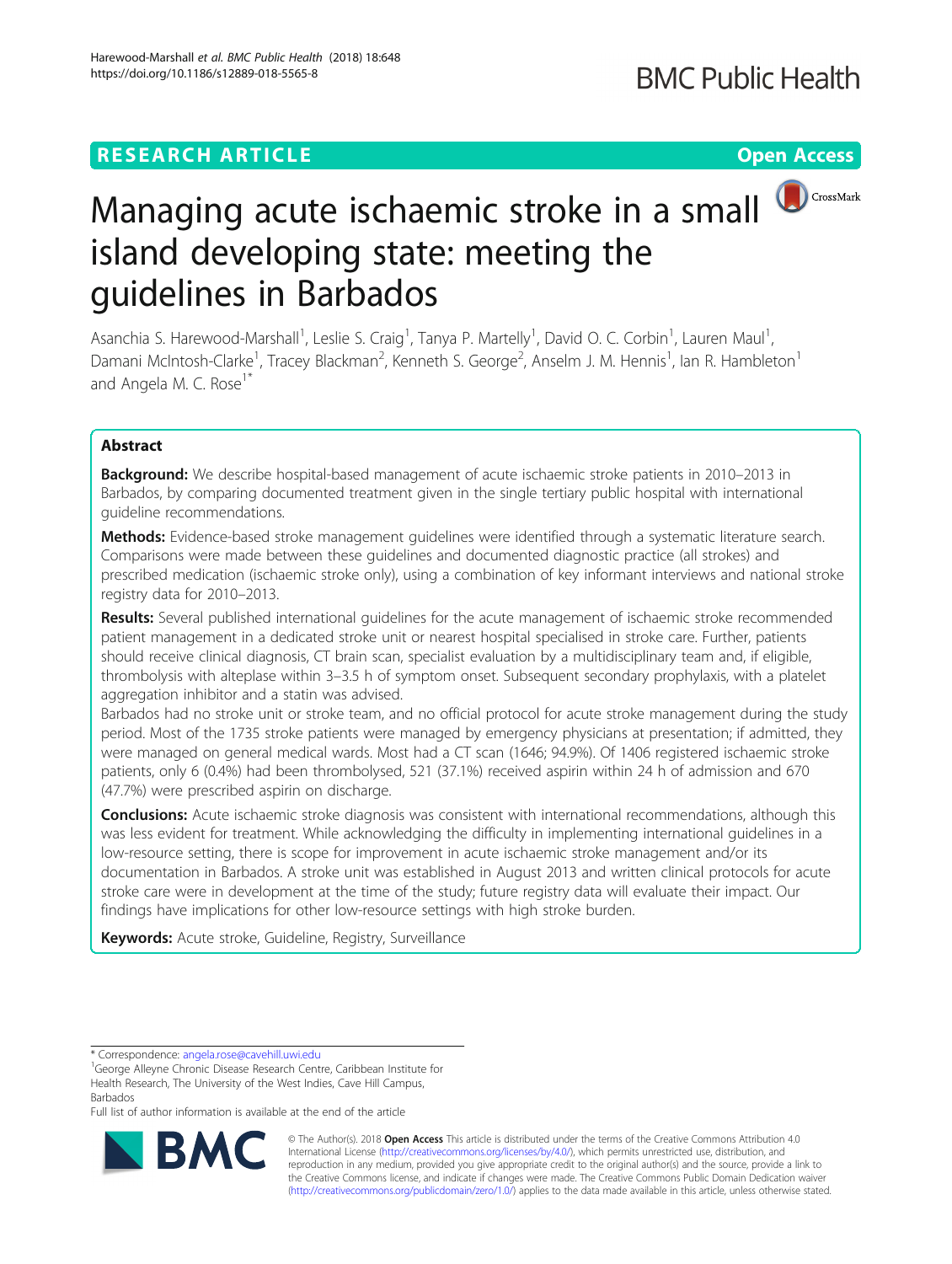## Background

Chronic non-communicable diseases (NCDs) are the leading cause of morbidity and mortality worldwide [\[1](#page-6-0)] and in many developing states, particularly in the Caribbean. A large proportion of this mortality is attributable to cardiovascular disease (CVD), including stroke [\[2](#page-6-0)–[4\]](#page-6-0).

In 2008, 82% of deaths in Barbados (a small-island nation in the Caribbean with a population of about 278,000 in 2010 [[5\]](#page-7-0)) were due to NCDs [\[6](#page-7-0)]. Of these, 31% were attributable to CVD, with stroke second only to ischaemic heart disease  $[6]$ . Barbados, the fifteenth most densely populated nation in the world [\[7](#page-7-0)], is 21 miles long by 14 miles wide, with its single tertiary public hospital situated in the southwest of the island.

In 2008, The University of the West Indies, in collaboration with the Barbados Ministry of Health, implemented a population-based, multi-NCD registry, collecting data on all cases of stroke, heart attack and cancer island-wide [[8](#page-7-0)]. Data for 2009–2013 from the stroke component of this Barbados National Registry for Chronic Non-communicable Disease (the BNR-Stroke) show an incidence rate age-standardised to the World Health Organization (WHO) world 2000 population for all strokes on the island (i.e. not just first-ever events) to be 153 per 100,000 (95% CI 141–166), with age-standardised mortality of 79.3 (95% CI 70.7–88.7) [[9\]](#page-7-0) for the same period.

For survivors of stroke, neurological deficits can persist, resulting in profound morbidity and dependence  $[1, 9]$  $[1, 9]$  $[1, 9]$  as well as considerable health care costs [[10](#page-7-0)–[12\]](#page-7-0) and loss of productivity, which impact at both individual and country levels [[10](#page-7-0), [11](#page-7-0)]. Prompt and efficacious management of acute stroke is an important determinant of patient outcome [\[12\]](#page-7-0) and the efficient allocation of medical resources is critical to ameliorating the impact of stroke on the limited resources of developing countries.

One way of ensuring acceptable levels of care is through the use of standard, evidence-based, clinical practice guidelines (CPGs). Several international CPGs for the management of acute ischaemic stroke have been published within the past decade, primarily by professional service organisations in developed countries [[13](#page-7-0)–[23](#page-7-0)]. However, the degree to which physicians in Barbados (and indeed, in the entire English-speaking Caribbean) adhere to these evidence-based recommendations is unknown. If implemented and managed appropriately, national disease surveillance systems, like the BNR, are an ideal tool for monitoring quality of acute and/or follow-up care. There are very few ongoing stroke surveillance systems in the Caribbean region with published data, particularly for small-island nation states, and none that we could find providing data on treatment. Here we report on the monitoring of acute hospital care for ischaemic stroke in 2010–2013 in Barbados. This work provides the impetus for the attainment of higher standards of stroke care and, by the provision of these baseline data, will allow monitoring of future public health interventions. Also, as the only Caribbean country continuously monitoring national stroke incidence, conducting the first such study of stroke management, we provide important information for other countries in the region.

#### **Methods**

#### Aim, design and setting

This study aimed to compare documented stroke management practices recorded by the national stroke registry with time-appropriate international stroke management guidelines, in order to identify areas for improvement, where relevant.

#### Evidence for guidelines and current practice

Online databases (UpToDate, Medline, Pubmed and Trip) and four key websites for Caribbean, UK, American and global healthcare guidance were systematically searched for evidence-based recommendations for the management of acute ischaemic stroke (see Appendix), with the final search made on 18 December 2015. Only CPGs published prior to or including the final year of the study (2013) were included, and recommendations from the most current versions applicable during the study period (2010–2013) were identified. This information was summarised into a general consensus from the various CPGs.

Key informant interviews using an informal, semi-structured approach were conducted with acute care physicians to establish current clinical practice for acute stroke in Barbados.

#### Data source

Data on stroke management practice were obtained from patients registered with the BNR-Stroke who had been treated at the single tertiary public hospital in Barbados, the Queen Elizabeth Hospital (QEH). The following anonymised data items on acute stroke events treated at the QEH and the management of patients in the acute setting for 2010–2013 (four of the first five full years of registry data collection<sup>1</sup>), were extracted from the BNR-Stroke database: patient demographic information, past medical history, drug history and medical management including admission status, clinical assessments, primary diagnostic tests and vascular imaging (all strokes), specialist evaluations and tests, and pharmacological management on arrival at hospital and on discharge (ischaemic strokes only). In the absence of a stroke unit, hospital ward information was collected to illustrate what proportion of patients received intensive care vs medical ward care.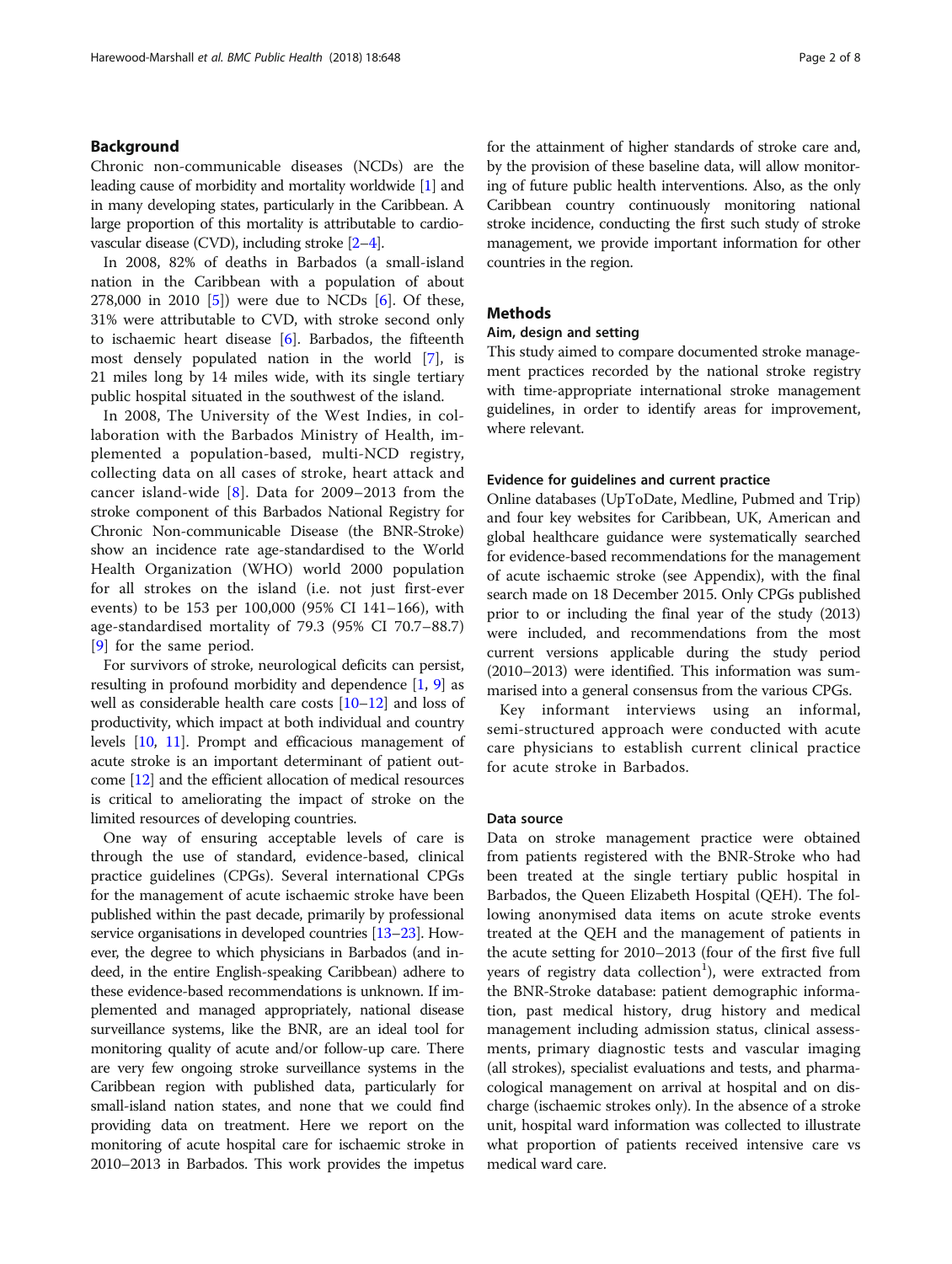#### Statistical analyses

The number of ischaemic strokes managed at the QEH between 2010 and 2013, mean age, sex and the proportion of patients having the following specific clinical assessments and tests performed were assessed: Glasgow Coma Scale (GCS) score, neurological testing, swallow tests, ECGs and neuroimaging. In addition, the number and proportion of patients having specialist consultations, as well as those being prescribed recommended medications (acutely and on discharge), were assessed. Results were compared with the evidence-based recommendations available up to 2013. In this descriptive study we chose to minimise the number of formal statistical tests performed; where relevant, a test for difference in proportions was used. Data analyses were completed using Stata version 12 (StataCorp., College Station, TX, USA).

#### Results

Key informant interviews revealed the absence of a stroke unit and a local stroke management protocol, or one specific international CPG to which all physicians adhered. There was no one standard used by all hospital staff.

#### Data description and patient outcomes

There were 2431 acute stroke events registered with the BNR-Stroke between 1 January 2010 and 31 December 2013. Most were managed at the QEH (2001; 82.3%), while the remainder either died before reaching the healthcare setting (408; 16.8%) or were managed in the community (22; 0.9%). Of the 2001 hospitalised patients, 1735 had data fully abstracted by the BNR team (86.7%), while the remaining 13.3% were excluded from analyses as they lacked complete information.

The patients' ages ranged from 18 to 104 years (mean 69.7 years; SD 15.1), with slightly more females affected than males (51.7% vs 48.3%). Ward information was documented for 1722 patients (99.3%), most of whom (1649; 95.8%) were managed initially by emergency physicians. Over 75% of these were admitted to general medical wards for continued management, with 109 (6.6%) admitted to intensive care units. The remainder were managed on other wards, died in the emergency department (1.2%) or were discharged home (17.8%). Ischaemic stroke was the predominant sub-type (1406; 81.0%), 268 (15.4%) were haemorrhagic strokes and 61 (3.5%) unclassified. Almost three-quarters were discharged from the hospital alive (1007; 71.6%).

### Systematic review of stroke care guidelines

The six CPGs for the management of patients with acute stroke that were publicly available during 2010–2013 included those for the UK [[13](#page-7-0)–[16](#page-7-0)], the USA (with separate guidelines for the management of ischaemic [\[17](#page-7-0)] and haemorrhagic [\[18](#page-7-0)] stroke in adults), Canada [\[19](#page-7-0), [20](#page-7-0)], the European Union [[21](#page-7-0), [22](#page-7-0)] and Australia [\[23](#page-7-0)]. The CPGs all made similar recommendations for the management of acute ischaemic stroke [\[13](#page-7-0)–[23](#page-7-0)] summarised under the following headings: (i) Priority response and acute phase care by emergency medical services (EMS) and direct transport to nearest stroke care facility; (ii) clinical diagnosis and management in acute stroke unit; (iii) primary diagnostic tests and vascular imaging; (iv) specialist evaluations; (v) pharmacological management; (vi) surgical interventions; (vii) rehabilitation. In 2010–2013, the QEH stroke unit was not yet implemented and the BNR did not collect information on EMS care. Therefore only parameters (iii)–(v) could be adequately assessed using BNR-Stroke data (see below). The recommendations from each of these three parameters are summarised in Table 1. (A planned future evaluation of the recently implemented stroke unit will assess all seven parameters.)

#### Primary diagnostic tests and vascular imaging (all strokes;  $N = 1735$

Following clinical diagnosis of stroke, urgent neuroimaging was recommended by all CPGs [\[13](#page-7-0)–[23](#page-7-0)] to identify stroke type and guide treatment. Computed tomography (CT) was the primary diagnostic scan recommended (lower cost and shorter duration), but most guidelines noted that magnetic resonance imaging (MRI), if available, was useful for detecting early signs of ischaemia. Additional vascular imaging (carotid ultrasound examination, cerebral/carotid angiography) were also recommended [[13](#page-7-0)–[23\]](#page-7-0).

**Table 1** Summary of quideline recommendations – diagnosis, specialist assessments and pharmacological management

| Recommendations                             | Further information                                                                                                                                                                                                        |  |  |  |  |  |
|---------------------------------------------|----------------------------------------------------------------------------------------------------------------------------------------------------------------------------------------------------------------------------|--|--|--|--|--|
| Direct admission to specialised stroke unit |                                                                                                                                                                                                                            |  |  |  |  |  |
| Diagnostic tests                            | Neuroimaging (non-contrast CT/MRI)                                                                                                                                                                                         |  |  |  |  |  |
| Secondary diagnostic tests                  | ECG and other cardiac investigations<br>if indicated<br>Vascular imaging, e.g. CT/MR angiography<br>and duplex ultrasonography                                                                                             |  |  |  |  |  |
| Specialists' assessments                    | Neurologist, nutritionist, physiotherapist,<br>speech therapist, rehabilitation therapists                                                                                                                                 |  |  |  |  |  |
| Pharmacological management                  |                                                                                                                                                                                                                            |  |  |  |  |  |
| Thrombolysis                                | Intravenous alteplase within 3-4.5 h of<br>symptoms for fibrinolysis                                                                                                                                                       |  |  |  |  |  |
| Antiplatelet therapy                        | Aspirin (acetyl salicylic acid) primarily<br>(alternates: Clopidogrel or Dipyridamole)<br>Acute use (associated with slight reduction<br>in mortality and morbidity)<br>Prescribed on discharge (secondary<br>prophylaxis) |  |  |  |  |  |
| Anticoagulants                              | Avoid routine use except if at risk of<br>thromboembolism                                                                                                                                                                  |  |  |  |  |  |
| <b>Statins</b>                              | Avoid routine use<br>Advised for secondary prophylaxis                                                                                                                                                                     |  |  |  |  |  |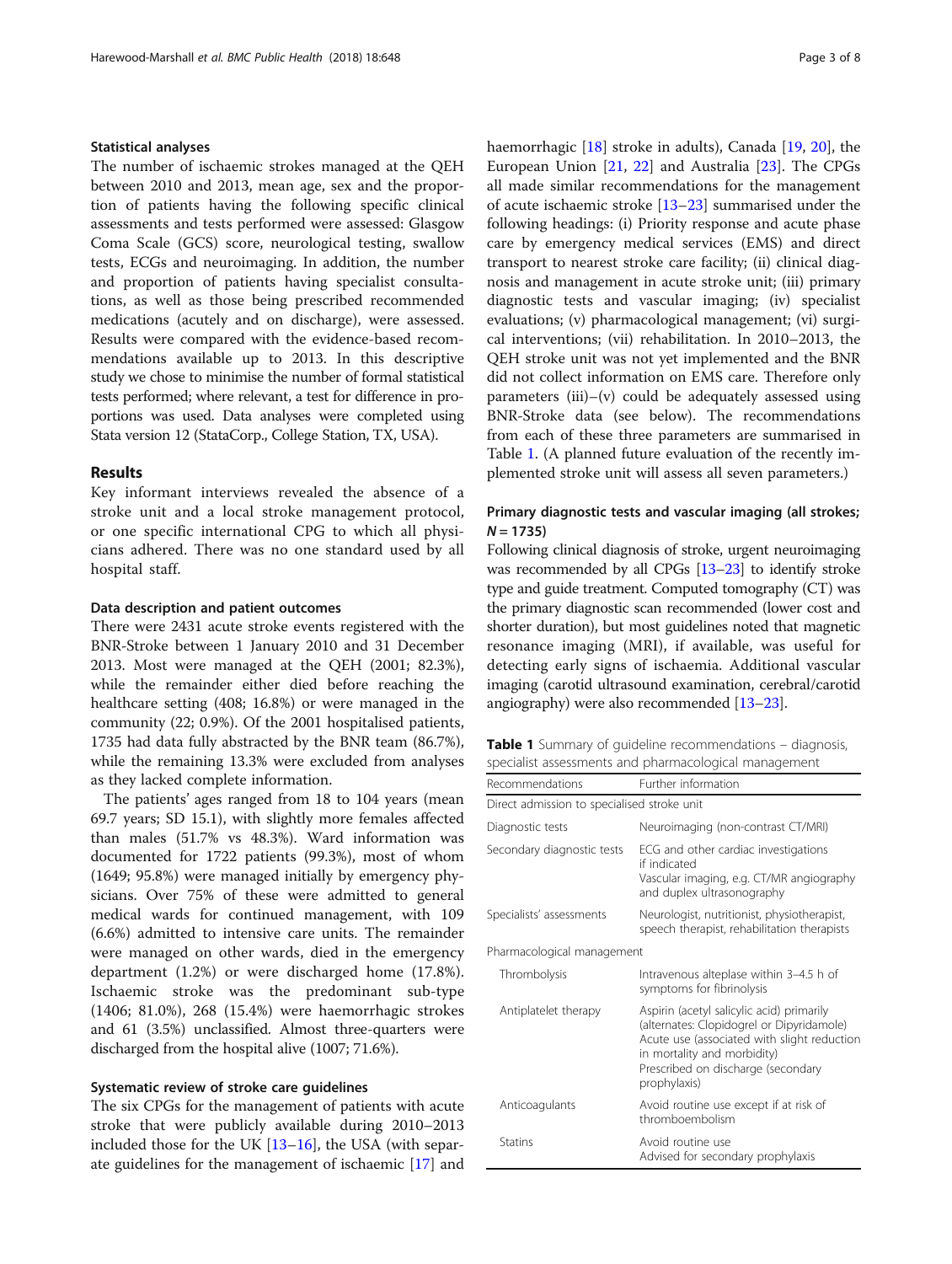<span id="page-3-0"></span>The only form of neuroimaging available at the QEH was the CT brain scan, with unenhanced CT scans performed for most patients (1646; 94.9%); 1117 of them (67.9%) within 24 h of hospital arrival. Any MRIs were done privately (and non-acutely); these were performed for only 18 (1.0%) patients. Vascular imaging was also performed infrequently (Table 2).

#### Specialist evaluations (ischaemic strokes;  $N = 1406$ )

All six CPGs [\[13](#page-7-0)–[23](#page-7-0)] advocated multidisciplinary management, requiring patients to be evaluated within the first few hours of admission by a number of specialists (for example neurologist, dietician, physiotherapist) to identify their specific needs for acute care, nutrition and rehabilitation.

For the 1406 ischaemic stroke patients, neurological examinations, including dysphagia screening (776; 55.2%) were performed primarily by physicians who were not neurologists. Less than half of the patients had documentation of neurologist consultations (117; 44.5%), 50.2% (409) were seen by physiotherapists and very few received other specialist assessments (Table 3).

#### Pharmacological management (ischaemic strokes)

This study focused on acute treatment (given within 24 h of the onset of stroke symptoms or within 24 h of arrival at QEH) and drugs prescribed on discharge.

All CPGs [\[13](#page-7-0)-[23](#page-7-0)] recommended that eligible patients receive the intravenous thrombolytic agent alteplase within 3–4.5 h of stroke symptom onset. Only six patients received intravenous thrombolysis between 2010 and 2013 (Table 4), out of 903 potentially eligible patients (Fig. [1](#page-4-0)).

All CPGs recommended aspirin [[13](#page-7-0)–[23](#page-7-0)] or clopidogrel [[16\]](#page-7-0) as acute antithrombotic therapy to improve stroke

Table 2 Primary and secondary diagnostic tests at the Queen Elizabeth Hospital, Barbados, 2010–2013 ( $N = 1735$ )

| Recommended investigation   |             | Tests performed |      |  |
|-----------------------------|-------------|-----------------|------|--|
|                             |             | Number          | $\%$ |  |
| $CT$ scan                   |             | 1646            | 94.9 |  |
| <b>MRI</b>                  |             | 18              | 1.0  |  |
| CT scan/timing              | $\leq$ 24 h | 1117            | 67.9 |  |
|                             | > 24 h      | 496             | 30.2 |  |
| Electrocardiography         |             | 1527            | 88.0 |  |
| Echocardiography            |             | 55              | 3.2  |  |
| Cerebrovascular angiography |             | 36              | 2.1  |  |
| Carotid ultrasound          |             | 32              | 1.8  |  |
| Carotid artery angiography  |             | 14              | 0.8  |  |

Table 3 Specialist consultations for ischaemic stroke patients at the Queen Elizabeth Hospital, Barbados, 2010–2013

| Specialist consultation <sup>a</sup> | $N^{\rm b}$ |     | Patients assessed |  |
|--------------------------------------|-------------|-----|-------------------|--|
|                                      |             | No. | $\%$              |  |
| Physiotherapist                      | 815         | 409 | 50.2              |  |
| Neurologist evaluation               | 263         | 117 | 44.5              |  |
| Cardiologist                         | 153         | 30  | 19.6              |  |
| Speech and language pathologist      | 263         | 29  | 11.0              |  |
| Occupational therapist               | 170         | 17  | 10.0              |  |
| Rehabilitation specialist            | 139         | 13  | 9.4               |  |
| Neurosurgeon evaluation              | 0           | 0   | 0                 |  |

<sup>a</sup>Data on nutritionist consultations were not abstracted by the registry <sup>b</sup>Total number of patients for whom data were available

outcome. Continuation of the drug or combinations of the drug with dipyridamole [\[14](#page-7-0)] after discharge was advised for secondary prophylaxis against recurrence. Alternative agents recommended for those intolerant of aspirin, or for whom it was contraindicated, included clopidogrel and dipyridamole [\[21](#page-7-0), [22\]](#page-7-0). In Barbados, less than 50% of hospitalised ischaemic stroke patients were documented as having received aspirin acutely or upon discharge. Other antiplatelet drugs available at the QEH during 2010–2013 were clopidogrel, dipyridamole, and Aggrenox (aspirin plus modified dipyridamole); however, these were infrequently prescribed  $(< 5\%;$  Table 4).

Of the 903 (64.2%) ischaemic stroke patients who received a CT scan within 24 h, only 40.0% were documented as having been given aspirin within that time (Fig. [1](#page-4-0)). The case fatality in ischaemic stroke patients who had been documented as having received aspirin acutely (24.7%; 95% CI 20.3–29.1) was statistically significantly lower than those who had not (32.8%; 95% CI 28.9–36.8;  $p = 0.009$  (Fig. [1\)](#page-4-0).

Table 4 Drugs prescribed for hospitalised ischaemic stroke patients, Barbados, 2010–2013

| Drug category      | Drug name                         | Prescribed<br>acutely |       | Prescribed on<br>discharge |      |
|--------------------|-----------------------------------|-----------------------|-------|----------------------------|------|
|                    |                                   | No.                   | $\%$  | No.                        | $\%$ |
| Antiplatelet drugs | Aspirin                           | 521                   | 37.0  | 670                        | 47.7 |
|                    | Clopidogrel                       | 50                    | 3.6   | 66                         | 4.7  |
|                    | Dipyridamole                      | < 10                  | $<$ 1 | 13                         | 0.9  |
|                    | Aggrenox                          | < 10                  | $<$ 1 | 12                         | 0.9  |
| Fibrinolytic       | Alteplase                         | < 10                  | $<$ 1 | n/a                        |      |
| Anticoagulants     | Warfarin                          | 16                    | 1.1   | 49                         | 3.5  |
|                    | Heparin (subcutaneous)            | 333                   | 23.7  | n/a                        |      |
|                    | Heparin (low molecular<br>weight) | 44                    | 3.1   | 32                         | 2.3  |
| <b>Statins</b>     | Simvastatin, Atorvastatin         | 304                   | 21.6  | 681                        | 48.4 |

n/a not applicable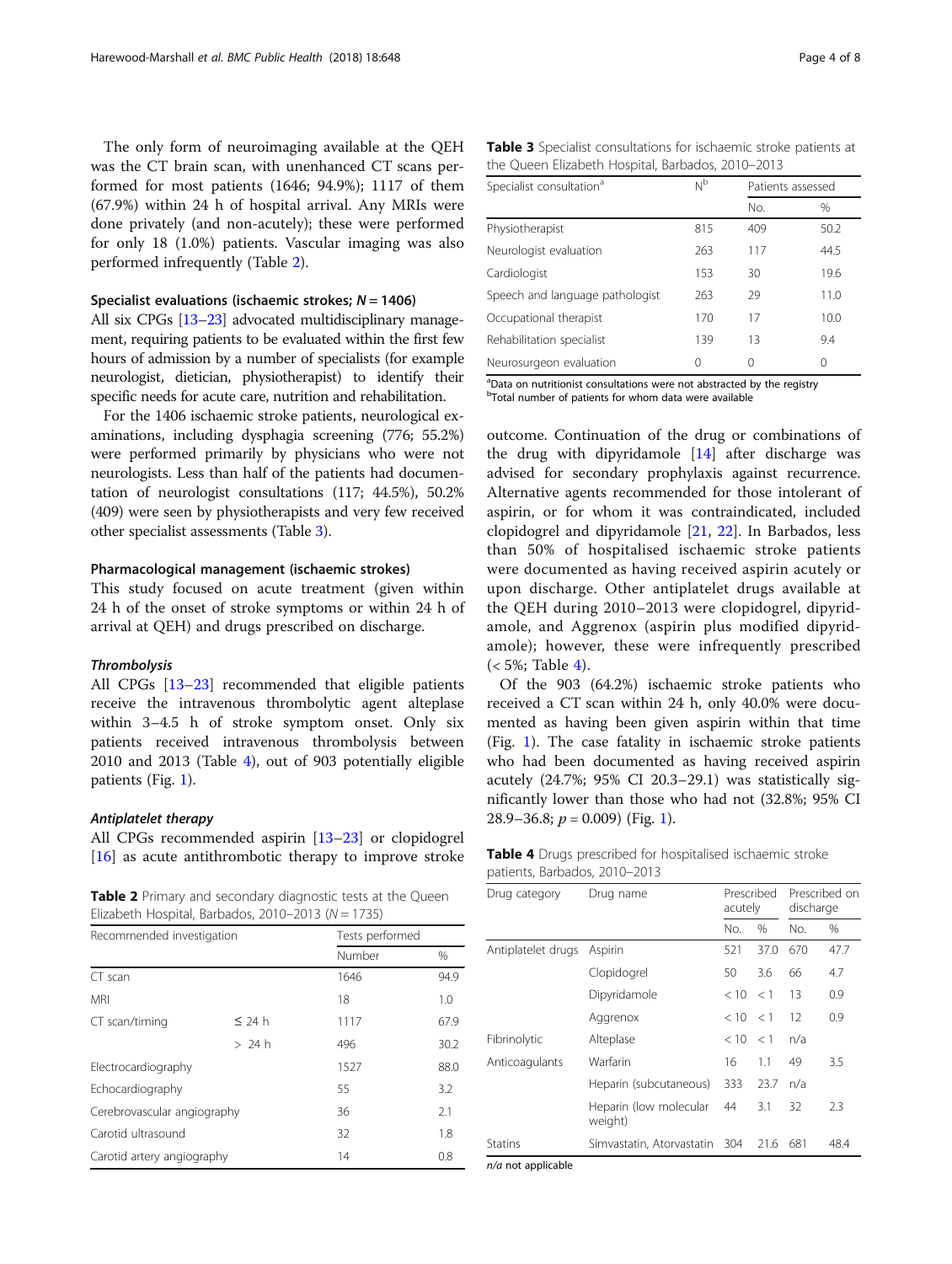<span id="page-4-0"></span>

All guidelines [\[13](#page-7-0)–[23\]](#page-7-0) discouraged the use of anticoagulants except in selected patients which included those at risk of thromboembolic phenomena (e.g. with atrial fibrillation or thrombophilias)  $[13-23]$  $[13-23]$  $[13-23]$  $[13-23]$  $[13-23]$  and patients with cerebral venous sinus thrombosis [[14\]](#page-7-0). In Barbados, 1.1% of ischaemic stroke patients were given warfarin acutely, 3.5% received the drug on discharge (Table [4](#page-3-0)) and 48 patients were chronic users (data not shown). In each successive year, acute use was reduced; patients continuing warfarin likely had high risk of recurrent stroke (e.g. co-morbid atrial fibrillation: 107 patients). Acute use of heparin was documented for 377 (26.8%) patients (Table [4](#page-3-0)).

### **Statins**

Most guidelines did not recommend the initiation of statins in the acute setting, but supported their continuation for patients with prior chronic use. All guidelines [[13](#page-7-0)–[23](#page-7-0)] recommended the subsequent use of statins as secondary prophylaxis against recurrent ischaemic stroke. Acutely, 304 (21.6%) hospitalised patients in Barbados were documented as having received statins while 681 (48.4%) were prescribed a statin on discharge (Table [4\)](#page-3-0).

#### **Discussion**

Our study showed that, during 2010–2013, the diagnostic approach to acute stroke at the QEH in Barbados was consistent with international CPGs. Stroke was diagnosed clinically, and almost all stroke patients (95%) had documented CT brain imaging during their hospital stay; 68% within 24 h. Unfortunately, the exact timing of CT scans was not collected by the registry (which just has a checkbox for "CT within 24 hrs"), thus we were unable to determine the proportion of patients scanned within 3–4.5 h of symptom onset. Our study showed that, in contrast to what was found for diagnostics, the management of patients with ischaemic stroke was not in keeping with CPG recommendations, as these patients were managed mainly on general medical wards during the study period. During the study period, few persons were documented as having received the specialist consultations recommended by the CPGs as part of routine ischaemic stroke care. Further, thrombolysis was seldom performed, with fewer than 10 patients thrombolysed in 2010–2013. In Barbados, few patient records (37%) documented the acute use of aspirin, despite evidence in support of aspirin therapy causing minor improvements in dependence and mortality when given within 24 h of the event. Fewer records than expected (< 50%) showed that aspirin had been given as secondary prophylaxis on discharge. Likewise, there was limited documentation of prescription of statins for secondary prophylaxis of ischaemic stroke. Despite this, our study found that the overall proportion of hospitalised ischaemic stroke patients who survived to 30 days was 74.9%, for a mean 30-day case fatality of 24.9% (22.7–27.3).

Our rate of administration of CT scans within 24 h is similar to the 69% seen in Canada  $[24]$  $[24]$  and is commendable given the absence of a specific, written hospital stroke protocol. However, there is still considerable room for improvement, especially when compared with other countries such as Australia, where 89% of patients receive CT scans within 24 h [\[25](#page-7-0)].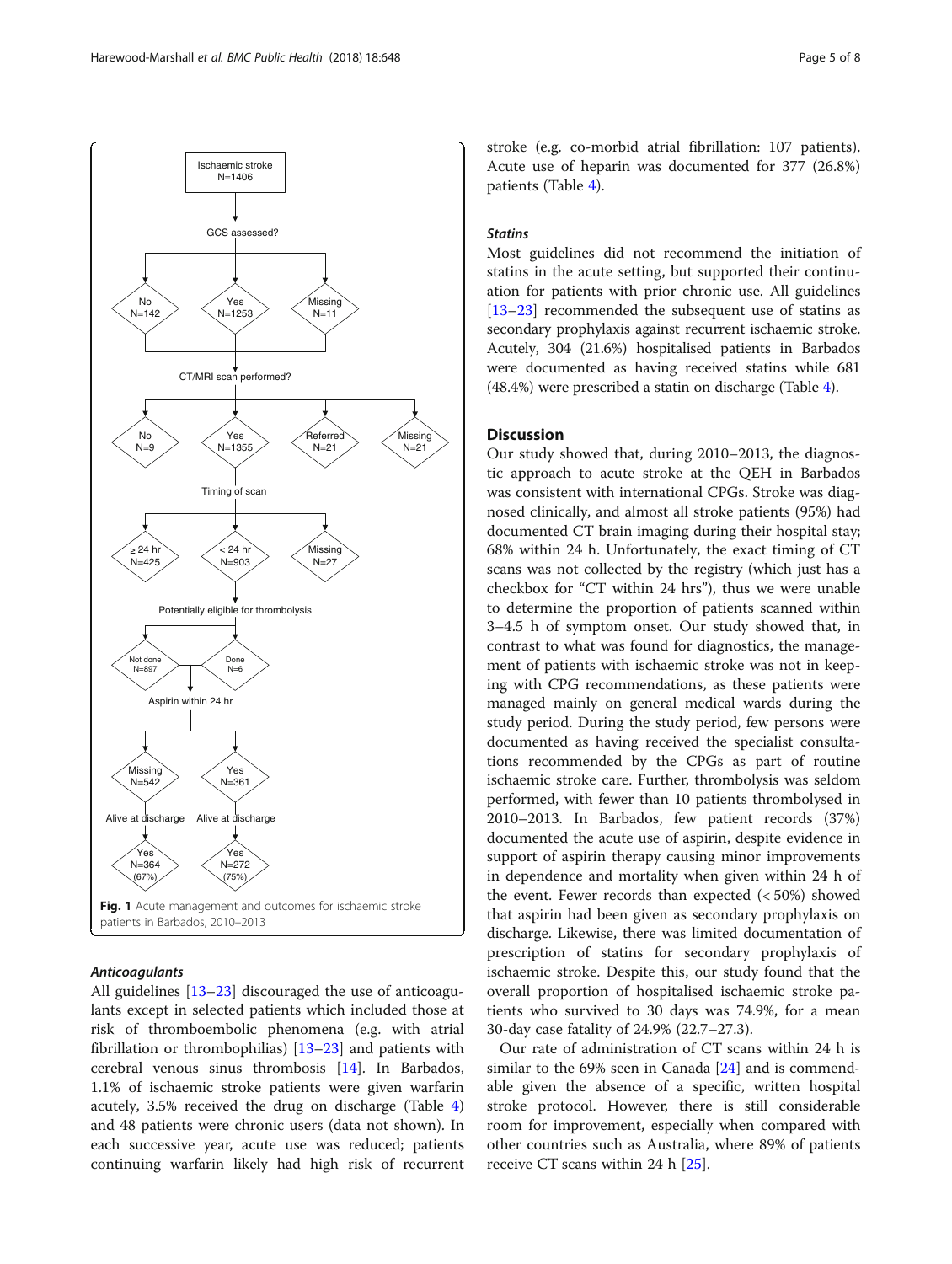In Barbados, late patient presentation to the hospital, the lack of a protocol for administering alteplase for stroke, and the absence of a stroke unit in which to subsequently manage patients, may have collectively accounted for the low rates of thrombolysis, which have also been noted by other low-resourced countries [\[26,](#page-7-0) [27\]](#page-7-0). Even hospitals equipped with better developed stroke care systems experience challenges, however. The 2011 Australian National stroke audit found only 36% of patients presented to facilities within 3 h of stroke symptom onset, only 7% of patients were thrombolysed and less than 60% of patients were managed in stroke units [\[28\]](#page-7-0). Similarly, in Canada, only 25% of hospitals providing acute stroke care had a specialised programme; 17% had stroke units and 50% of patients presented to the hospital outside the thrombolysis eligibility period [\[24\]](#page-7-0). Conversely, other countries (e.g. England, Wales and Northern Ireland) found marked improvements in CT scan times (43% in 1 h, 80% in 12 h) and thrombolysis rates (75%) [\[29](#page-7-0)]. Award programmes such as the AHA/ASA 2013 'Get with the guidelines – Stroke'<sup>(R)</sup>, have proved useful in driving improvement in some American hospitals. Almost 60% of hospitals participating in this initiative achieved the door-to-needle target for thrombolysis of 60 min or less [[30\]](#page-7-0).

Interviews with the sole neurologist at the hospital in Barbados suggested that our observations on low proportions of aspirin and other key medications are unlikely to be a true reflection of clinical practice, more likely being due to omissions in documentation. Improved documentation in medical records is clearly needed, not only for surveillance, medico-legal and research purposes, but also to establish a true reflection of patient management and ensure best practices are being consistently followed. Care by a specialised stroke team and, where possible, care in a dedicated stroke unit (both recommended as first-line treatment by all CPGs) are associated with reduced mortality and patient disability [[29](#page-7-0), [31,](#page-7-0) [32\]](#page-7-0).

Low levels of specialist input and rehabilitation therapy likely reflect a lack of CPG guidance or poor documentation, as well as limited resources and/or ineffective resource allocation. For example, there was only one neurologist and a limited number of therapists working at the hospital, presenting an impractical patient load. Only 117 patients had documented evidence of referral to the neurologist and a mere 37 to a speech and language therapist (Table [3](#page-3-0)). Although improved patient outcomes are associated with adherence to CPGs [\[25,](#page-7-0) [33](#page-7-0)], the goal of such guidelines is not strict adherence but rather to provide physicians with minimum basic standards and proven treatment algorithms that can be tailored to the individual needs of specific patients. However, CPGs for developed countries may not always be appropriate or implementable in low-resourced, small-island developing states such as Barbados. For example, general physicians managing stroke patients may only refer difficult cases for specialist consultation and may not recognise subtle deficits that may be critical to determining patient management. The lack of expert assessment of dysphagia by neurologists could lead to high levels of aspiration pneumonia and higher mortality.

Data from a 2006 study comparing acute stroke outcomes for Black Barbadians and a similar population in South London revealed relatively poor first-ever stroke survival for the island (hazard ratio 1.99; 95% CI 1.23–3.21,  $p = 0.005$  [[34\]](#page-7-0). Comparisons of local acute stroke management and post-stroke care subsequent to discharge were beyond the scope of this study, which only analysed data collected by the national stroke registry. The case fatality we found, however, is comparable with the estimated worldwide 30-day case fatality after first ischaemic stroke (16–23%) [[33](#page-7-0)] and with rates for other Caribbean countries, such as Trinidad (29%) [\[27](#page-7-0)], suggesting that ischaemic stroke patients in Barbados received at least a similar standard of care to patients in countries with similar resources. However, improvement is needed given the far lower case fatalities observed in developed countries during the same period (e.g. United Kingdom: 12.9% [\[29\]](#page-7-0), Canada, excluding Québec: 15% [[29](#page-7-0)], USA: 4.2% [[26\]](#page-7-0)).

The limitations of our study included the retrospective (secondary) use of prospectively collected data acquired solely from hospital records, which firstly limited our analyses to only those parameters already collected by the registry. Secondly, our analysis would have failed to capture any undocumented consultations and treatments. Poor documentation of key parameters, e.g. aspirin use, may have skewed the results obtained, and it is impossible to determine whether care was actually omitted, or given but not recorded. Neither option reflects good clinical practice. The BNR team will continue their efforts to address the issue of poor documentation during professional development seminars for medical professionals. Future years of BNR data will be able to assess the impact of the stroke unit on stroke outcomes in Barbados.

#### Conclusion

Despite good adherence to diagnostic CPGs, there was a lack of evidence of adherence to standard CPGs for acute medical management of ischaemic stroke between 2010 and 2013 in Barbados, which may be due in part to the limited resources experienced by small-island developing nations. Mitigating the mortality and degree of morbidity experienced by patients is dependent on rapid appropriate management from the time of symptom onset. It is therefore essential that patients be aware of the symptoms of stroke, as well as the importance of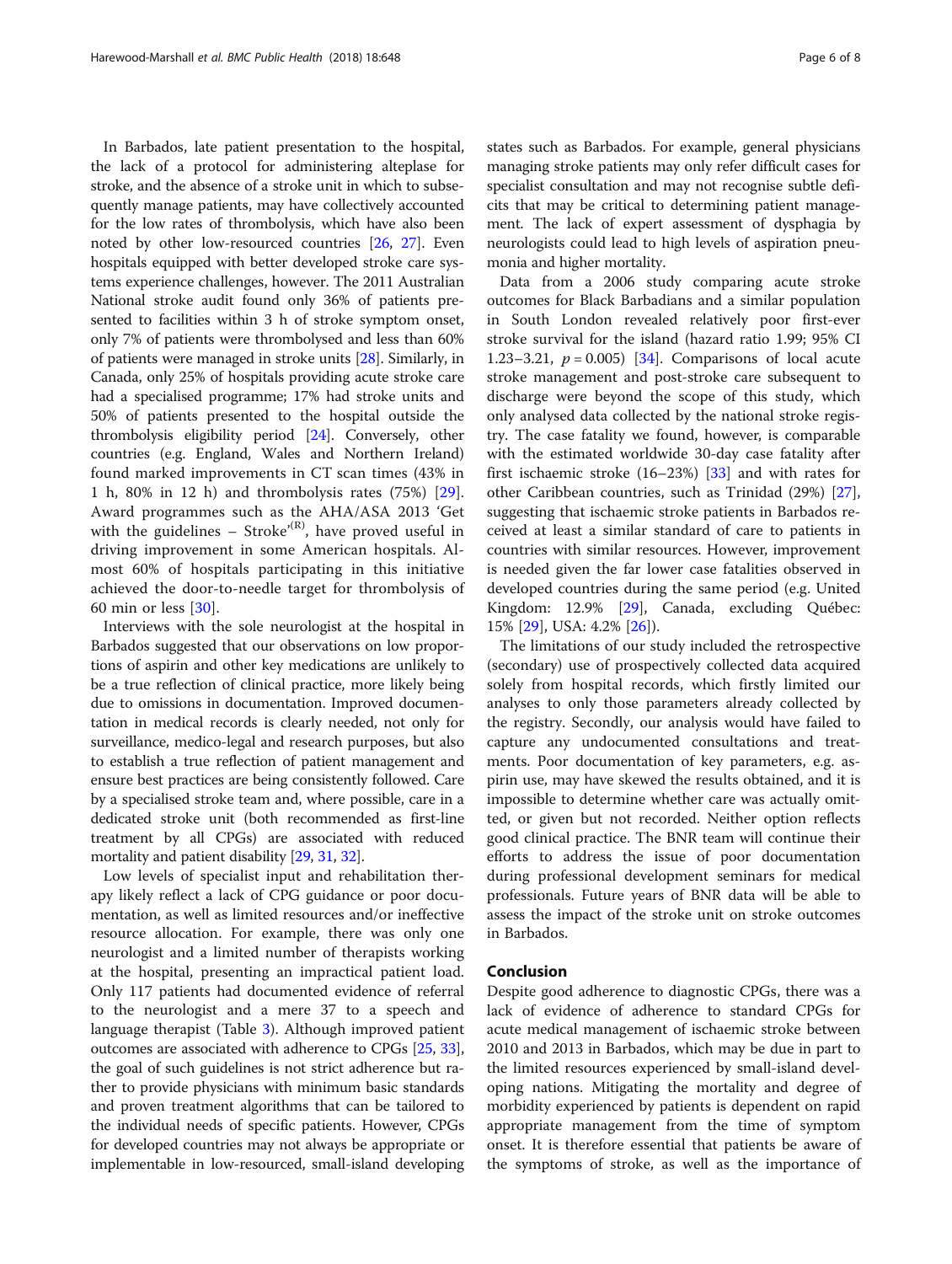<span id="page-6-0"></span>reporting immediately to a medical facility for evaluation and subsequent management. This speaks to the need to educate the general public through health promotion information on stroke, as well as the direct education of at-risk patients by primary care providers.

The recent implementation of a stroke unit at the hospital, as well as future hospital stroke management protocols, will be important steps toward improving the standard of care at the QEH. Monitoring of these initiatives will be provided through continued stroke surveillance. Results from this study likely reflect practices in other similar, low-resource settings, with implications particularly for other Caribbean nations.

### **Endnote**

<sup>1</sup>Note: data from 2009 were excluded, as it was the first registry year.

#### Appendix

#### Details of literature search

The following databases were searched online for published literature:

UpToDate.

PUBMED/MEDLINE.

Trip.

For 'grey' literature (i.e. technical and/or government reports which may not be published in the scientific literature), the following websites were reviewed:

Centers for Disease Control and Prevention (CDC), USA. <http://www.cdc.gov/>

World Health Organization (WHO). [http://](http://www.who.int/en/) [www.who.int/en/](http://www.who.int/en/)

Caribbean Health Research Council (CHRC). [http://](http://carpha.org) [carpha.org](http://carpha.org)

National Institute of Health for Clinical Excellence (NICE). <http://www.nice.org.uk/>

The following terms were used for each database/website search:

acute stroke management

ischaemic haemorrhagic stroke management

stroke best practice

stroke guidelines

stroke management guidelines

stroke treatment

stroke treatment recommendations

Databases and websites were last searched on 18 December 2015.

#### Abbreviations

AHA: American Heart Association; ASA: American Stroke Association; BNR: Barbados National Registry for Chronic Non-communicable Disease; CDC: Centers for Disease Control and Prevention; CHRC: Caribbean Health Research Council; CPG: Clinical practice guideline; CSN: Canadian Stroke Network; CT: Computed tomography; CVD: Cardiovascular disease; ECG: Electrocardiogram; EMS: Emergency medical services; ESO: European Stroke Organisation; GCS: Glasgow coma scale; HSF: Heart and Stroke

Foundation; ISWG: Intercollegiate Stroke Working Group; MRI: Magnetic resonance imaging; NCD: Non-communicable disease; NICE: National Institute for Health and Care Excellence; QEH: Queen Elizabeth Hospital; SD: Standard deviation; SIGN: Scottish Intercollegiate Guideline Network; UK: United Kingdom; USA: United States of America; WHO: World Health **Organization** 

#### Acknowledgements

We thank all members of the BNR-Stroke team, without whose hard work and dedication this analysis would not have been possible. We are grateful to all the stroke registry stakeholders and data sources for their support, in particular the Barbados Ministry of Health, which has funded the BNR since its inception in 2008. Most importantly, we thank all stroke patients and their families for their co-operation in being part of the national stroke registry.

#### Funding

No additional funding support was received for this particular study, but the BNR is funded by the Barbados Ministry of Health. The funding body had no role in the design of the study or data analysis; co-author KSG is the Senior Medical Officer for NCDs at the Barbados Ministry of Health.

#### Availability of data and materials

The datasets used and analysed during the current study are available from the corresponding author on reasonable request.

#### Authors' contributions

AJMH, IRH, DOCC, KSG and AMCR conceived and designed the study; LM and TPM supervised data collection and reviewed data for quality control; IRH, AMCR and TB prepared the dataset; ASHM and AMCR prepared the initial draft and analysed the initial dataset; LSC and DMC prepared subsequent drafts and performed later analyses; KSG, AJMH, DOCC, AMCR and IRH were major contributors in revising the manuscript. All authors read and approved the final manuscript.

#### Ethics approval and consent to participate

Individual consent to participate was not applicable as this study comprised a secondary analysis of prospectively collected, anonymised national stroke registry data from the BNR, which receives annual ethics approval from the Barbados Ministry of Health/University of the West Indies' Institutional Review Board and from the QEH Executive Board Ethics Sub-Committee.

#### Competing interests

The authors declare that they have no competing interests.

#### Publisher's Note

Springer Nature remains neutral with regard to jurisdictional claims in published maps and institutional affiliations.

#### Author details

<sup>1</sup>George Alleyne Chronic Disease Research Centre, Caribbean Institute for Health Research, The University of the West Indies, Cave Hill Campus, Barbados. <sup>2</sup> Ministry of Health, Frank Walcott Building, Culloden Road, Bridgetown, Barbados.

#### Received: 22 October 2017 Accepted: 11 May 2018 Published online: 22 May 2018

#### References

- Truelsen T, Begg S, Mathers C. The global burden of cerebrovascular disease. 2002. [http://www.who.int/healthinfo/statistics/bod\\_](http://www.who.int/healthinfo/statistics/bod_cerebrovasculardiseasestroke.pdf) [cerebrovasculardiseasestroke.pdf](http://www.who.int/healthinfo/statistics/bod_cerebrovasculardiseasestroke.pdf). Accessed 8 Jan 2014.
- 2. WHO. Cardiovascular diseases (CVDs). [http://www.who.int/mediacentre/](http://www.who.int/mediacentre/factsheets/fs317/en/) [factsheets/fs317/en/](http://www.who.int/mediacentre/factsheets/fs317/en/). Accessed 6 Jun 2017.
- 3. Mathers CD, Lopez AD, Murray CJL. The burden of disease and mortality by condition: data, methods, and results for 2001. In: The global burden of disease and risk factors. Chapter 3. 2003. [https://www.ncbi.nlm.nih.gov/](https://www.ncbi.nlm.nih.gov/books/NBK11808/) [books/NBK11808/](https://www.ncbi.nlm.nih.gov/books/NBK11808/). Accessed 8 Jan 2014.
- 4. WHO. Action plan for the global strategy for the prevention and control of noncommunicable diseases. World Health Organization. 2008–2013. [http://](http://www.who.int/nmh/publications/9789241597418/en/) [www.who.int/nmh/publications/9789241597418/en/](http://www.who.int/nmh/publications/9789241597418/en/). Accessed 8 Jan 2014.